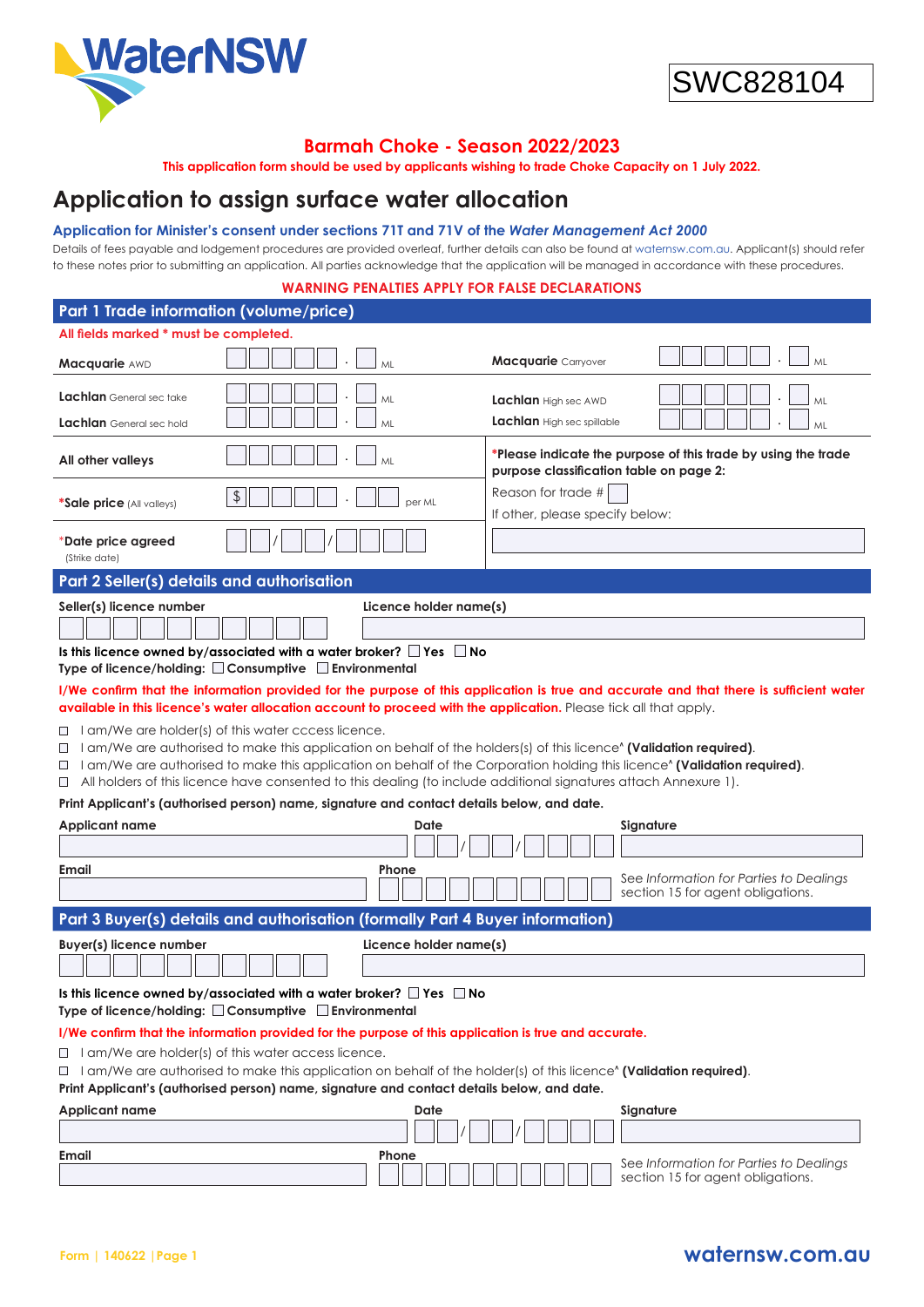# **Part 4 Broker authorisation statement (if applicable)**

**Broker statement (seller):** I am a water broker acting on behalf of the nominated Licence Holder and have been authorised to make this applicaion on behalf of the holder/s of the licence. I will provide evidence of this authorisation upon request.

| <b>Broker name</b> | Broker signature |  |
|--------------------|------------------|--|
| Broker email       |                  |  |

**Broker statement (buyer):** I am a water broker acting on behalf of the nominated Licence Holder and have been authorised to make this applicaion on behalf of the holder/s of the licence. I will provide evidence of this authorisation upon request.

| Broker name  |                                                                                                                                                                                                                                       | Broker signature |   |
|--------------|---------------------------------------------------------------------------------------------------------------------------------------------------------------------------------------------------------------------------------------|------------------|---|
| Broker email |                                                                                                                                                                                                                                       |                  |   |
|              | $\mathbf{A}$ and $\mathbf{A}$ are assumed to the contract of the contract of the contract of the contract of the contract of the contract of the contract of the contract of the contract of the contract of the contract of the cont | .                | . |

| Part 5 Trade purpose classification (You cannot select a purpose with an asterisk* if your sale price is \$0) |                                                |  |  |  |
|---------------------------------------------------------------------------------------------------------------|------------------------------------------------|--|--|--|
| 1. Standard commercial*                                                                                       | 7. Private lease arrangement (not 71M)*        |  |  |  |
| 2. Forward Contract*                                                                                          | 8. Allocation trade as part of share transfer* |  |  |  |
| 3. Carryover parking*                                                                                         | 9. Environmental use                           |  |  |  |
| 4. Carryover parking return                                                                                   | 10. Returned unused environmental water        |  |  |  |
| 5. Related party                                                                                              | 11. Government program                         |  |  |  |
| 6. Compensation Trade for outcome delivery                                                                    | 12. Other (specify in Part 1)                  |  |  |  |
|                                                                                                               |                                                |  |  |  |

# **Part 6 Payment options**

Applications including the appropriate application fee may be paid by credit card, cheque or money order (made payable to WaterNSW). To calculate your application fee please go to [waternsw.com.au/trading](https://www.waternsw.com.au/customer-service/ordering-trading-and-pricing/trading)

To pay this via credit card please go to [payway.com.au](https://www.payway.com.au/) and make your payment using biller code 228627.

For any issues, please call our Customer Service Centre on 1300 662 077 and choose option 2 for Temporary Water Allocations and a Customer Service Officer will assist you.

|                                                                                                                   | Part 7 Seller(s) meter reading (optional – refer to note 11 below) |                       |
|-------------------------------------------------------------------------------------------------------------------|--------------------------------------------------------------------|-----------------------|
| Seller(s) combined/works approval or licence number<br>WMA 2000 e.g. 50WA503000 or 40CA403000<br>(not 50AL503000) |                                                                    | Date of meter reading |
| <b>Extraction site number</b>                                                                                     | <b>Pump description</b>                                            | Meter reading         |
|                                                                                                                   |                                                                    |                       |